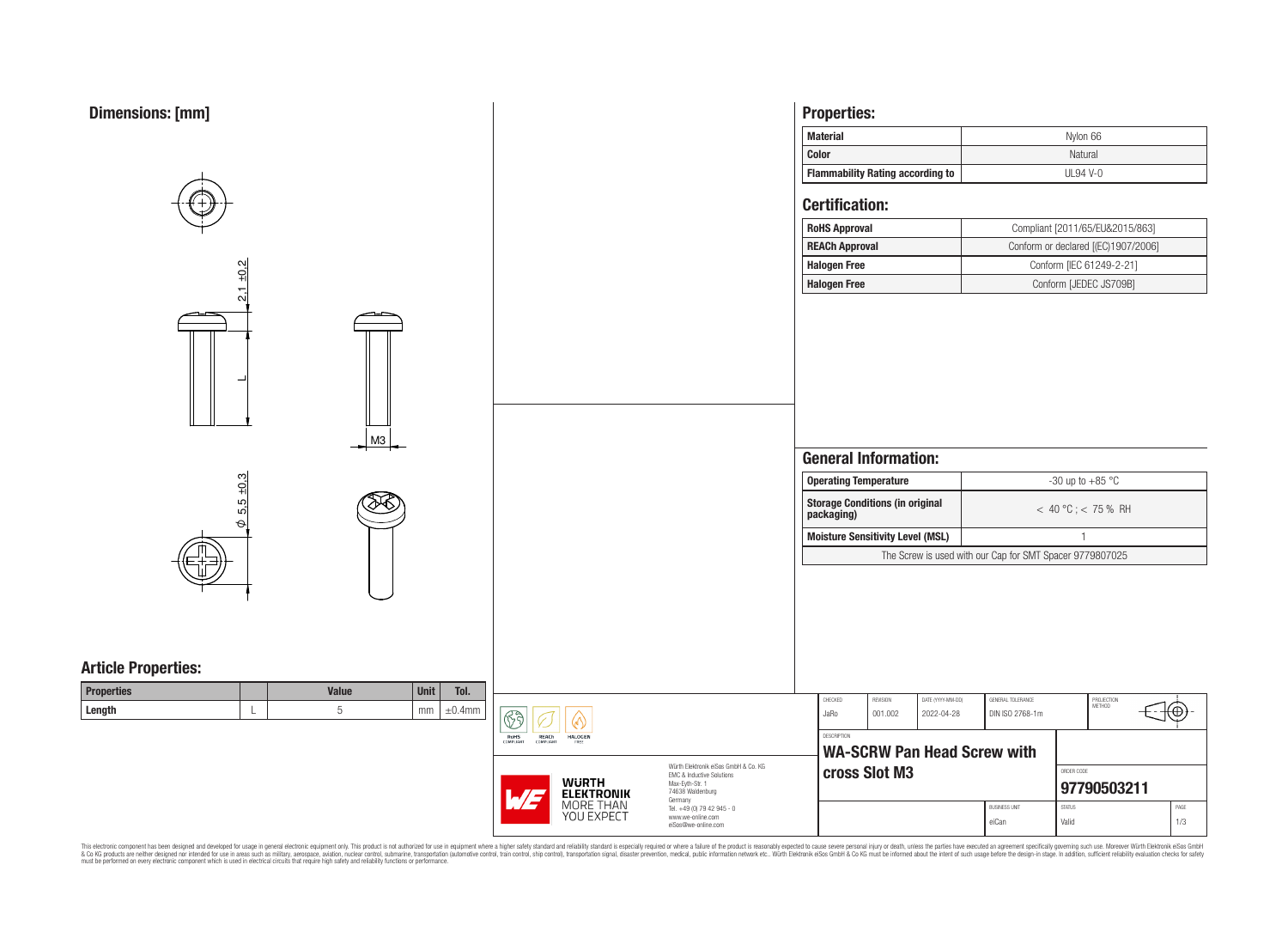# **Cautions and Warnings:**

# **The following conditions apply to all goods within the product series of WA-SCRW of Würth Elektronik eiSos GmbH & Co. KG:**

### **General:**

- This mechanical component is designed and manufactured for use in general electronic equipment.
- Würth Elektronik must be asked for written approval (following the PPAP procedure) before incorporating the components into any equipment in fields such as military, aerospace, aviation, nuclear control, submarine, transportation (automotive control, train control, ship control), transportation signal, disaster prevention, medical, public information network, etc. where higher safety and reliability are especially required and/or if there is the possibility of direct damage or human injury.
- Mechanical components that will be used in safety-critical or high-reliability applications, should be pre-evaluated by the customer.
- The component is designed and manufactured to be used within the datasheet specified values. If the usage and operation conditions specified in the datasheet are not met, the component may be damaged or dissolved.
- Do not drop or impact the components, the component may be damaged.
- Würth Elektronik products are qualified according to international standards, which are listed in each product reliability report. Würth Elektronik does not warrant any customer qualified product characteristics beyond Würth Elektroniks' specifications, for its validity and sustainability over time.
- The responsibility for the function of the application of the customer specific products and use in a particular customer design is always the full and autonomous responsibility of the customer. All technical specification for standard products also apply to customer specific products.

# **Product Specific:**

### **Cleaning and Washing:**

- Washing agents used during the production to clean the customer application might damage or change the characteristics of the components. Washing agents may have a negative effect on the long-term functionality of the product.
- Using a brush during the cleaning process may damage the component. Therefore, we do not recommend using a brush during the PCB cleaning process.

# **Potting and Coating:**

• If the product is potted in the customer application, the potting material might shrink or expand during and after hardening. Shrinking could lead to an incomplete seal, allowing contaminants into the components. Expansion could damage the components. We recommend a manual inspection after potting or coating to avoid these effects.

### **Storage Conditions:**

- A storage of Würth Elektronik products for longer than 12 months is not recommended. Within other effects, the terminals may suffer degradation, resulting in bad processability. Therefore, all products shall be used within the period of 12 months based on the day of shipment.
- Do not expose the components to direct sunlight.<br>• The storage conditions in the original packaging
- The storage conditions in the original packaging are defined according to DIN EN 61760-2.
- The storage conditions stated in the original packaging apply to the storage time and not to the transportation time of the components.

# **Handling:**

- The maximum permissible torques must be complied with to prevent mechanical destruction of the component and PCB.
- If a component is pre-assembled with an adhesive tape, the adhesive duration cannot be guaranteed. This depends on the surface where the component will be mounted on. It also depends on the environmental conditions the component is exposed to. The customer has to evaluate this for his specific application.
- Violation of the technical product specifications will void the warranty.
- Coated metal parts may have spots and/or deposits because of the rinsing and drying process during plating. The storage and processability are not affected.
- The temperature rise of the component must be taken into consideration. The operating temperature is comprised of ambient temperature and temperature rise of the component.The operating temperature of the component shall not exceed the maximum temperature specified.

These cautions and warnings comply with the state of the scientific and technical knowledge and are believed to be accurate and reliable. However, no responsibility is assumed for inaccuracies or incompleteness.

| $\circledS$                                                                                                                                                         |                                                                                               | CHECKED<br>JaRo                                                        | REVISION<br>001.002                        | DATE (YYYY-MM-DD)<br>GENERAL TOLERANCE<br>DIN ISO 2768-1m<br>2022-04-28 |  |                               | PROJECTION<br><b>METHOD</b><br>₩ |  |  |             |
|---------------------------------------------------------------------------------------------------------------------------------------------------------------------|-----------------------------------------------------------------------------------------------|------------------------------------------------------------------------|--------------------------------------------|-------------------------------------------------------------------------|--|-------------------------------|----------------------------------|--|--|-------------|
|                                                                                                                                                                     | <b>RoHS</b><br><b>REACh</b><br><b>HALOGEN</b><br><b>COMPLIANT</b><br>ERFF<br><b>COMPLIANT</b> |                                                                        | DESCRIPTION<br>WA-SCRW Pan Head Screw with |                                                                         |  |                               |                                  |  |  |             |
| Würth Flektronik eiSos GmbH & Co. KG<br><b>EMC &amp; Inductive Solutions</b><br><b>WURTH</b><br>Max-Evth-Str. 1<br>74638 Waldenburg<br><b>ELEKTRONIK</b><br>Germany |                                                                                               | cross Slot M3                                                          |                                            |                                                                         |  | ORDER CODE<br>97790503211     |                                  |  |  |             |
|                                                                                                                                                                     | MORE THAN<br>YOU EXPECT                                                                       | Tel. +49 (0) 79 42 945 - 0<br>www.we-online.com<br>eiSos@we-online.com |                                            |                                                                         |  | <b>BUSINESS UNIT</b><br>eiCan | <b>STATUS</b><br>Valid           |  |  | PAGE<br>2/3 |

This electronic component has been designed and developed for usage in general electronic equipment only. This product is not authorized for use in equipment where a higher safety standard and reliability standard si espec & Ook product a label and the membed of the seasuch as marked and as which such a membed and the such assume that income in the seasuch and the simulation and the such assume that include to the such a membed and the such